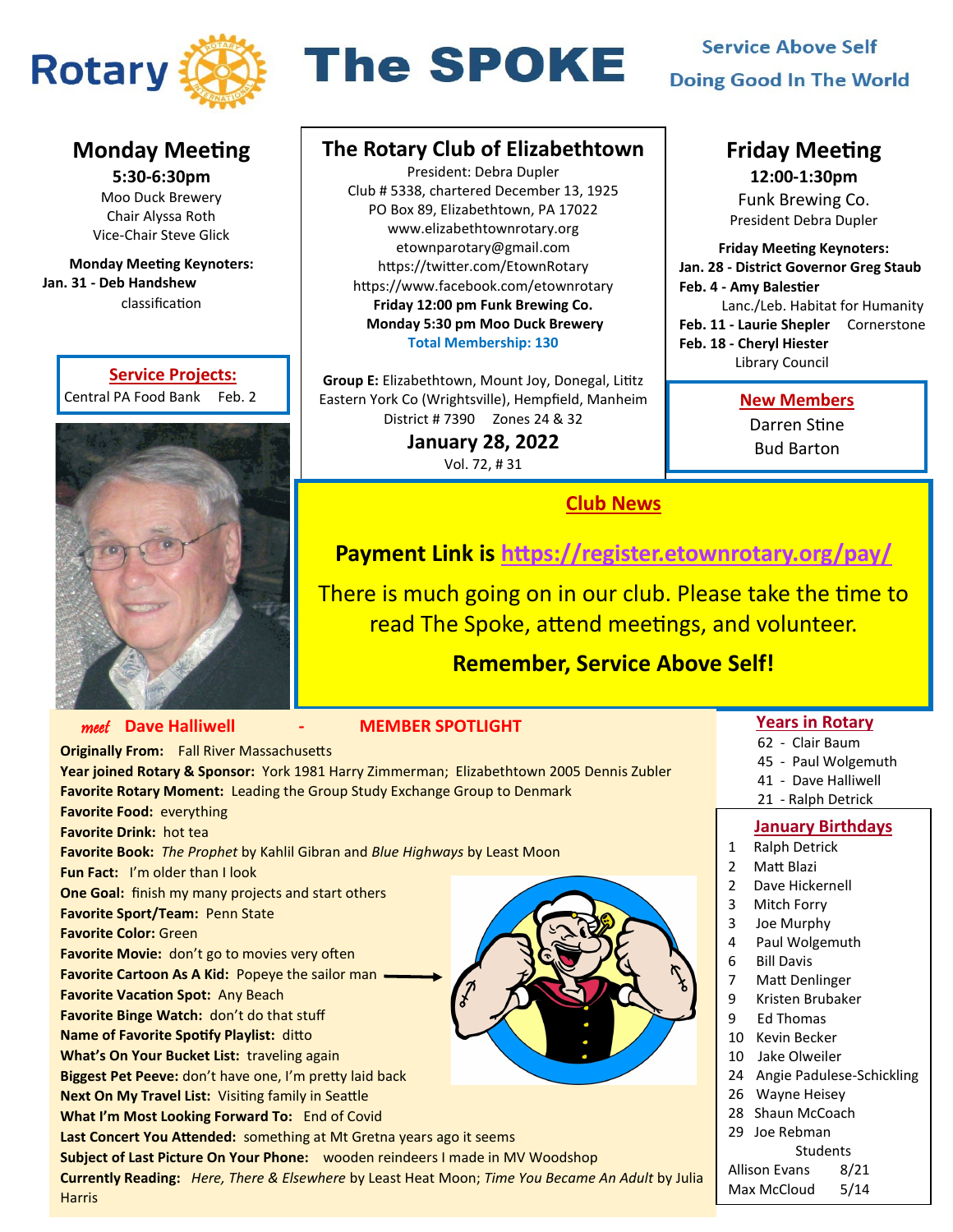## **A Message from our president Debra Dupler**

Looking forward to DG Greg Staub visit on January 28th. Please join me on that day to give DG Greg a warm Etown Rotary Welcome!

I am really excited that our club has partnered with the Earth2Etown group to pull together a fantastic event on Earth Day, April 23rd. The Rotarians on the Earth2Etown event committee, besides myself, are Steve Glick, Ryan Yorty, and Glen Bootay. We are working with Kelsey & Todd Grove and Ethan Beck. The names may be familiar to you because Kelsey spoke at both of our meetings and Ethan owns Beck's Critter Capture. The event is slated to run all day at the Etown Fairgrounds. Trash pickup will be from 9-11. Educational and sustainable booths and food trucks will be available from 11-4. We will need a lot of volunteer help that day. Please mark it on your calendars! ?

> 2/2 - Food Bank 4/23 - Earth2Etown 4/29 - Taste of Western Lancaster County 6/2 - Golf Major at Conestoga Country Club 6/4 - 6/8 - RI Convention in Houston 6/28 - Installation dinner

## **ROTARY INTERNATIONAL NEWS**

## **RI president-elect announces 2022-23 presidential theme**

Rotary International President-elect Jennifer Jones wants members to imagine the possibilities in the change they can make to transform the world.

Jones, a member of the Rotary Club of Windsor-Roseland, Ontario, Canada, revealed the 2022-23 presidential theme, *Imagine Rotary*, as she urged people to dream big and harness their connections and the power of Rotary to turn those dreams into reality.

"Imagine, a world that deserves our best," Jones told incoming district governors on 20 January, "where we get up each day knowing that we can make a difference."

Jones, who will make history on 1 July by becoming Rotary's first female president, gave a live online address to precede Rotary's annual training event for district governors from around the world, the International Assembly. The assembly was rescheduled because of the COVID-19 pandemic and will now be held virtually 7-14 February.

Jones told the incoming governors about a chance she took when a member asked for assistance in getting a young peace activist out of Afghanistan during the U.S. troop withdrawal last year. At first unsure how she could help, she relied on "that certain Rotary magic" and contacted a former Rotary Peace Fellow she had met a few years earlier. Less than 24 hours later, the activist was on an evacuation list, and soon she was on her way to Europe.





## **Prior Rotary Annual Themes**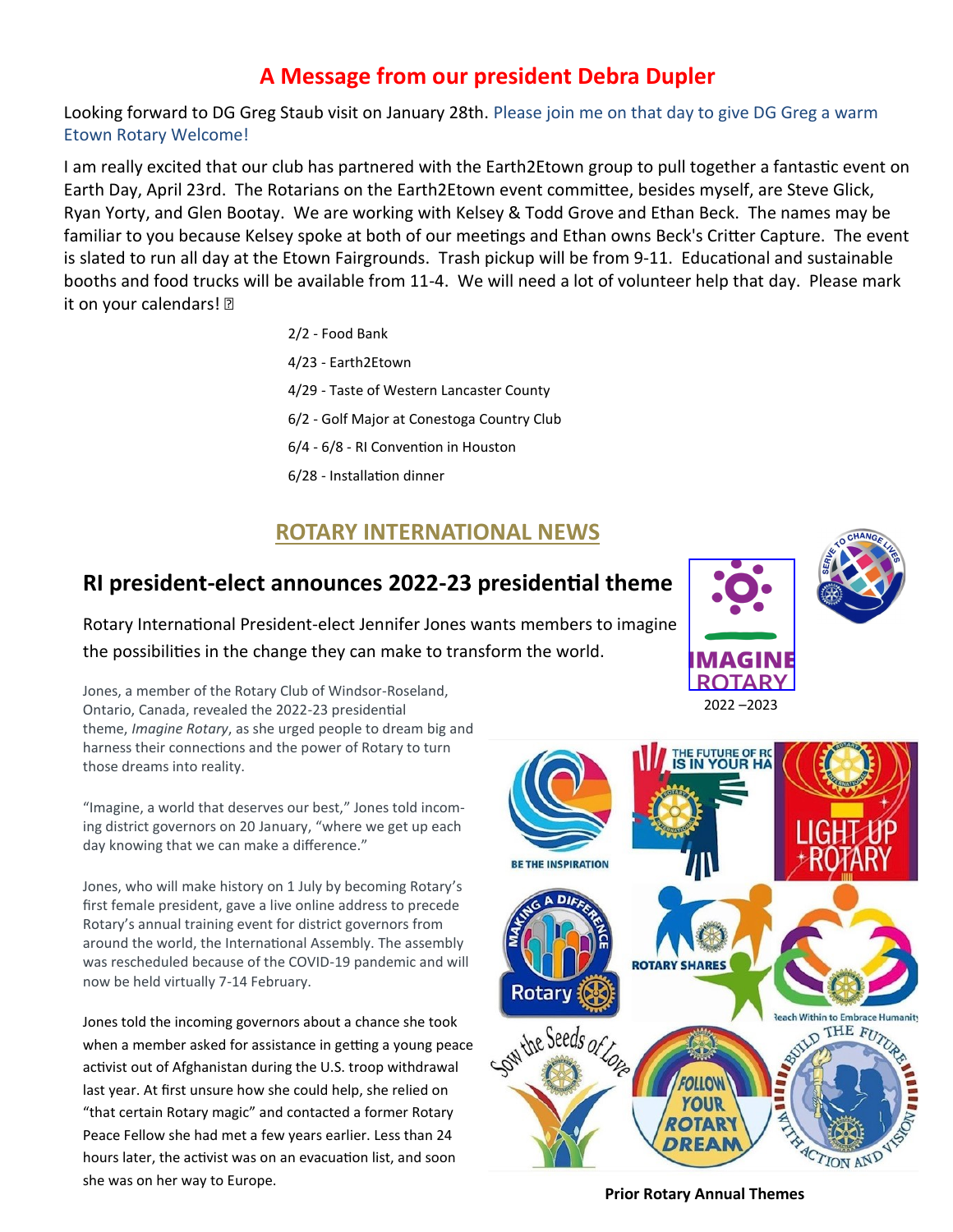

## Rotary District 7410 Fundraiser Night!

## Wilkes-Barre/Scranton Penguins vs. Springfield Thunderbirds

## Saturday, February 19th, 2022 @ 6:05 pm

Support Rotary District 7410 with group seating and recognition! The Penguins will also be celebrating our annual Military Appreciation Night!

(Limited space) CCA lce Leyel Lounge; \$50 (Ticket includes buffet of chicken tenders, hot dogs, and beverages)

Bowl Seating Prices; Red Zone; \$23.75; Gold Zone; \$21.75; Blue Zone; \$18.75 All PAID tickets come with a Penguin Beanie and McDonald's Value Meal Voucher! For Each ticket purchased \$4 goes back to the Rotary Foundation to end Poliol

Or Visit https://fevo.me/rotaryfundraiser0219

Please return orders to:

WBS Penguins | Colby Gaugler | 40 Coal St | Wilkes-Barre, PA 18702 or call Colby Gaugier at (570) 970-3605 or e-mail egaugier@wbspenguins.com

| CHECK NUMBER: WE CHECK SERVICE CHECKS PAYABLE TO WES PENGUINS |  |
|---------------------------------------------------------------|--|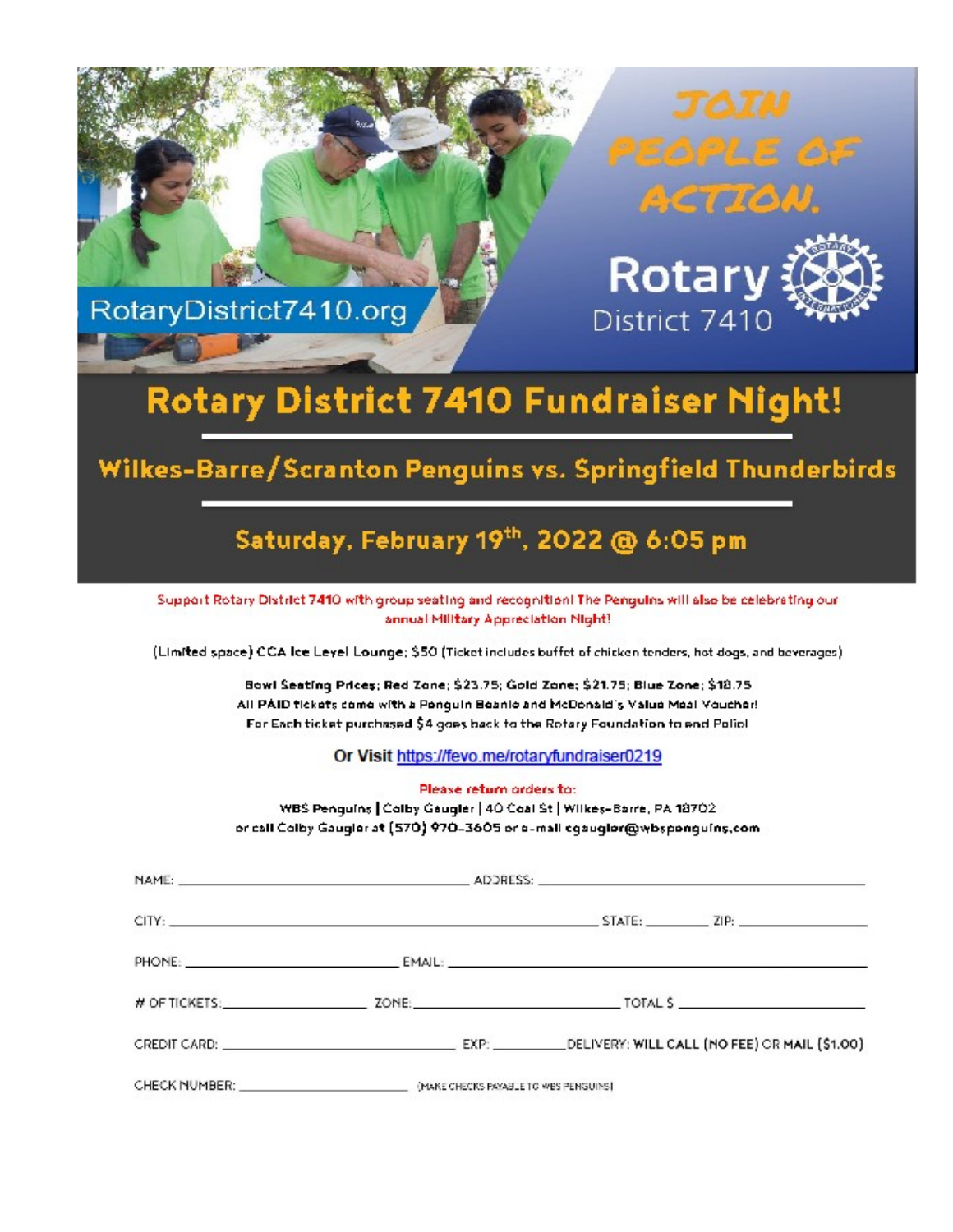## **Students Of The Month: January**

## **Allison Evans**

**Parents:** Jodie and Andy Evans

#### **School Activities:**

Tennis Team ( captain, Section 2 Player of the Year, Section 2 All Star, LL League All Star) Bowling Team



Track & Field Band & concert/pit orchestra (flute/piccolo section leader) Class officers (Vice President of Class 2022) Newspaper Club (co-editor) Roots & shoots Club Key Club Mini-Thon participant Peer tutoring

#### **School Awards***:*

National Honors Society Received 7 underclassmen awards (Bausch & Lomb Honorary Science Award, Honors Biochemistry Award, Honors Chemistry Award, German 2 & 3 Awards, AP Psychology Award, Honors US History Award) Honor Roll every marking period of High School Voted Homecoming Queen Earned 6 Varsity Letters through Fall of 2021

## **Community Activities/Awards/Honors:**

 See various honors in parentheses after activities above

## **Employment:**

Groff Meats

## **Church Affiliation/Activities:**

Member of St Peter's Lutheran church in Middletown

## **Future Plans:**

Attend a four year college and major in a science related field

## **Max McCloud**

**Parents:** Elizabeth and Jeff McCloud

## **School Activities:**

Cross country and track Marching band (head drum major) Roots and Shoots Student Council Choir

## **School Awards***:*

Optimist athlete of the month (August) National Honors Society

#### **Employment:**

Masonic Village Farm Market

#### **Church Affiliation/Activities:**

Youth choir at the United Church of Christ in Elizabethtown

#### **Hobbies:**

Reading Running Cooking and baking Singing

#### **Future Plans:**

Attend a four year college to earn a degree in environmental science.

Pursue a career in wilderness protection